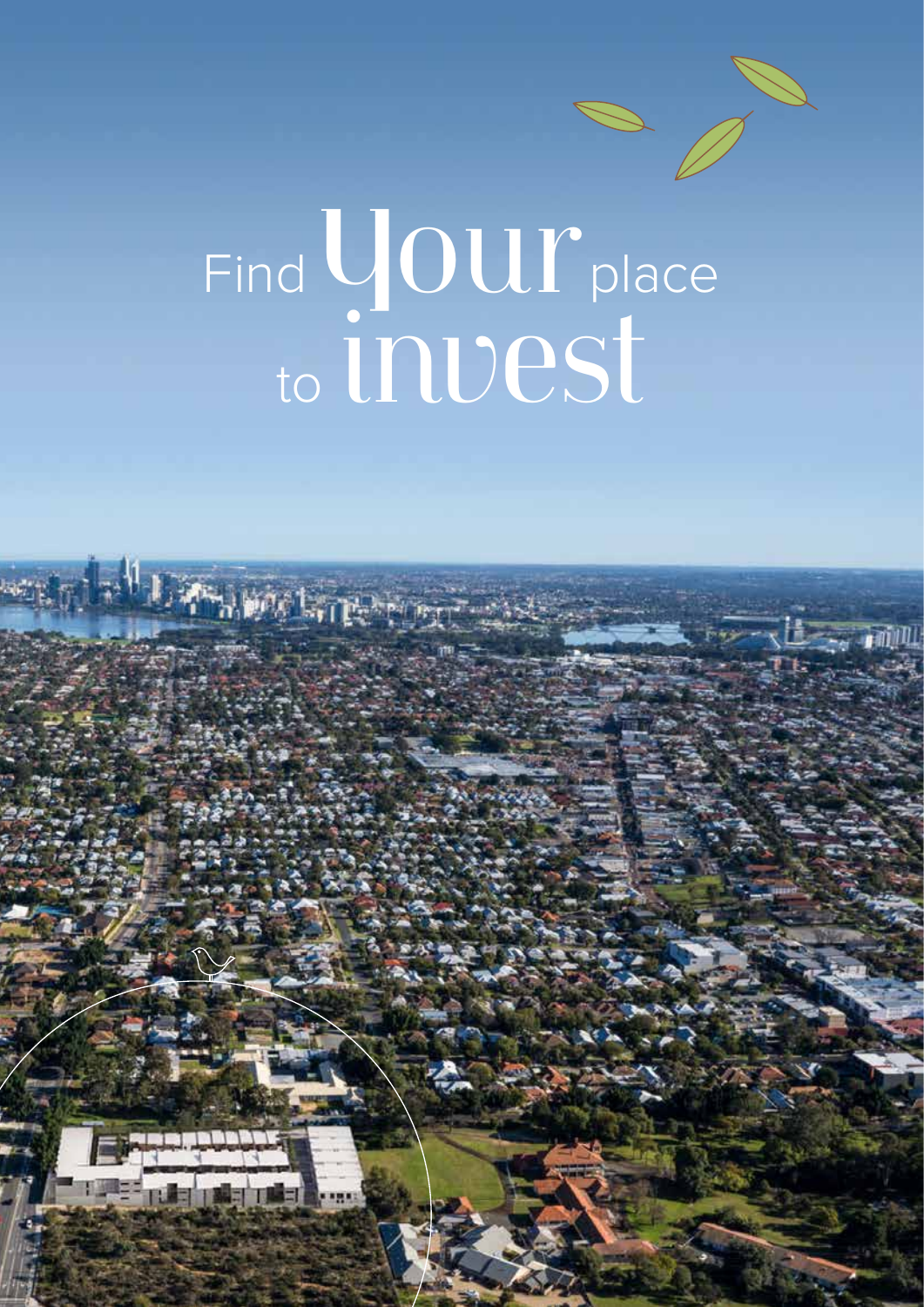## **PERTH: A SNAPSHOT**

Ranked sixth in the 2021 Global Livability Index, Perth is renowned for its beautiful beaches, expansive green open spaces, ideal climate and laidback lifestyle. The city is a cultural melting pot with a focus on education and innovation, combined with a refreshing mix of artistic endeavour. Operating in the same time zones as Hong Kong, Shanghai and Singapore, Perth is only a direct flight from a number of major cities throughout Asia.



WA had the top performing Australian state economy, according to the September 2021 budget, recording a **\$5.6 billion surplus**. Annual wages increased by 1.5%, with WA achieving the country's highest average weekly earnings at \$1,439. WA continues to be the most affordable state for housing with the lowest median rents and the highest average incomes.

#### **HFALTH**

The local area boasts world-class health care infrastructure. RPH, St John of God Subiaco, Sir Charles Gairdner and Perth Children's Hospital are all within a ten minute drive of the city, offering both convenient access to health care and locally accessible employment opportunities.

#### INFRASTRUCTURE

The WA government has 1,430 planned infrastructure projects, valued at **\$27.1 billion**. A highlight of the infrastructure pipeline is Perth's largest public transport investment, Metronet, which is currently underway and will deliver 22 new train stations and 72 additional kilometres of passenger rail.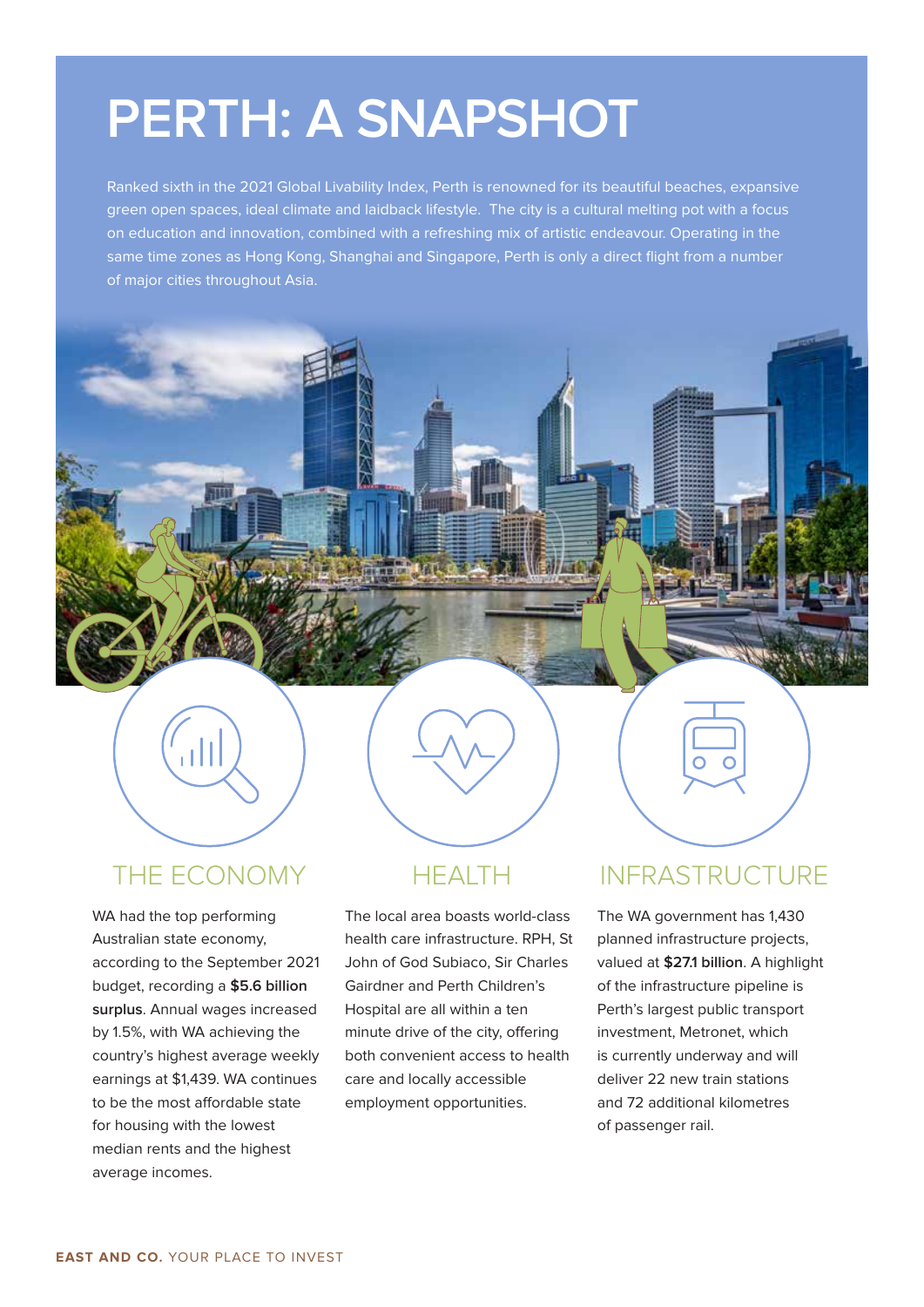## **PERTH RESIDENTIAL MARKET**

In the last Perth boom, prices almost tripled in value within 6 years. Values have trended sideways for 14 years, before experiencing a change in momentum with growth of 15.5% in the housing market and 13.1% in the apartment market over the 12 months to Jan '22.

As a result of its long term plateau, **Perth now has the most affordable housing market in the country.**

|                    | <b>MEDIAN HOUSE VALUE</b> |  |
|--------------------|---------------------------|--|
| <b>ADELAIDE</b>    | \$636,853                 |  |
| <b>BRISBANE</b>    | \$809,813                 |  |
| <b>GOLD COAST*</b> | \$946,614                 |  |
| <b>MELBOURNE</b>   | \$1,002,464               |  |
| <b>PERTH</b>       | \$550,044                 |  |
| SYDNEY             | \$1,389,948               |  |

Source: CoreLogic data refers to January 22. \*Gold Coast Data refers to Nov '21

#### **Perth is a top performer across all main housing market indicators**

| <b>1st</b> Most affordable |  |
|----------------------------|--|
| house values.              |  |

- **1st** Lowest state unemployment rate, sitting at **3.4%**.
- **2nd** Tightest rental market, with a vacancy rate of **0.6%**.
- **2nd** Largest increase in rents over the year to Nov '21, increasing by **16.9%** for houses.
- **2nd** Highest net interstate migration over the March 2021 quarter.
- **3rd** Shortest days on market, with houses taking just 15 days to sell.

### **EAST VICTORIA PARK PROPERTY MARKET**

| LOCATION                                  | <b>PERTH</b> | <b>EAST VICTORIA PARK</b> |
|-------------------------------------------|--------------|---------------------------|
| 20 year capital growth rate P.A.          | 6.3%         | 7.1%                      |
| 12 month capital growth                   | 15.5%        | 13.4%                     |
| Median days on market                     | 15           | 12                        |
| Increase in sales activity over 12 months | 40.2%        | 50.7%                     |

Source: CoreLogic, Houses, Nov '21 Data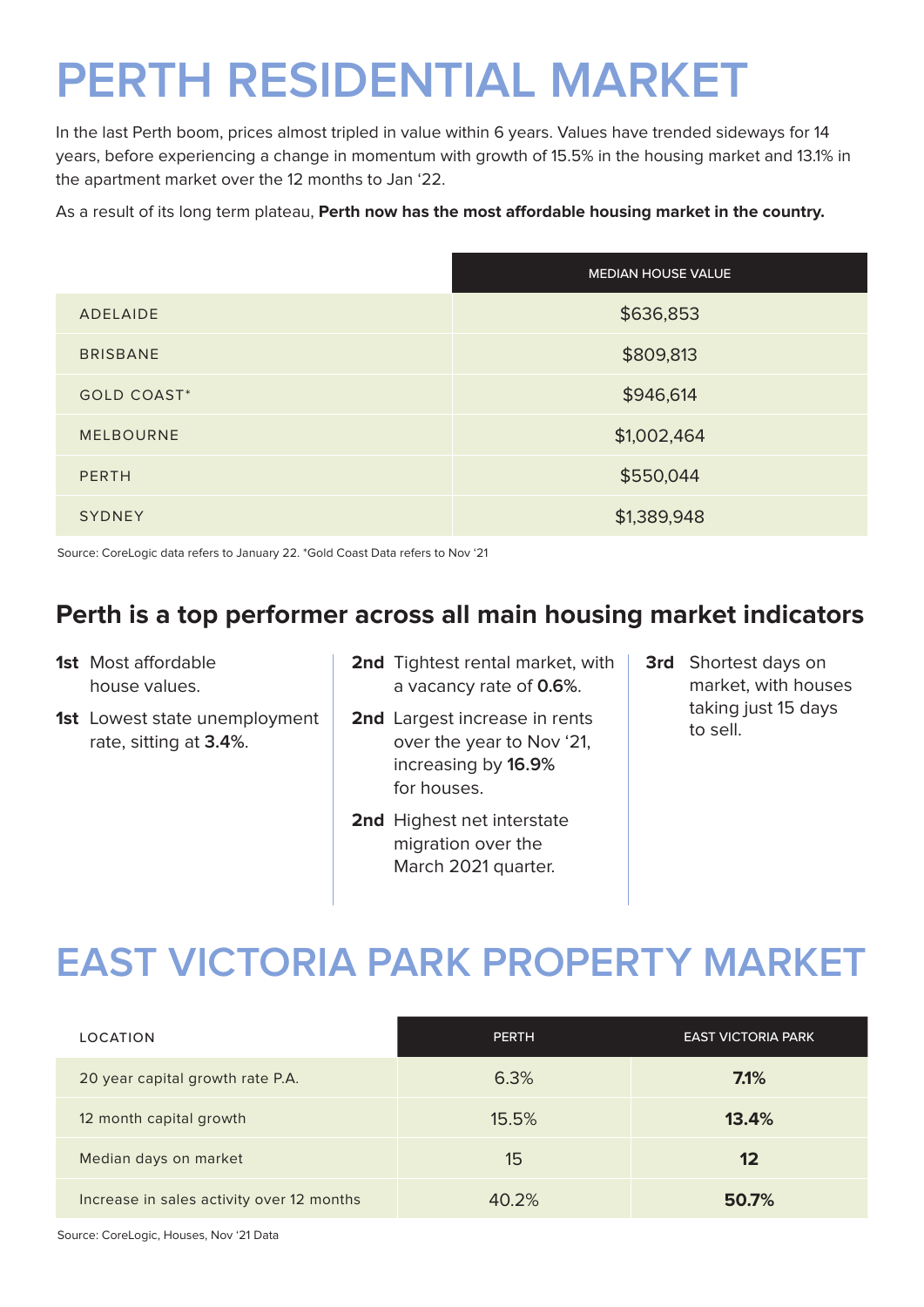## **EAST VICTORIA PARK**

Located within the Town of Victoria Park, just six minutes from the Perth CBD, East Victoria Park is an established inner-urban suburb with a vibrant community and excellent connectivity. Although predominantly a residential area, at its heart is the 'strip' – a walkable retail and dining district that provides a bustling urban environment for residents and visitors.

Away from the strip, peace and quiet can be found in a number of tranquil parks and natural bushland. East Vic Park is home to shopping centres and recreational centres and is well serviced by public transport. Its desirability is enhanced by its proximity to good schools and tertiary campuses, including Curtin University, just minutes away.



#### ACCESSIBLE AND WELL **CONNECTED**

FROM **CROWN** CASINO 4KM

#### FROM PERTH CBD 5KM

FROM PERTH AIRPORT 9KM

FROM **OPTUS STADIUM** 5KM

FROM OATS STREET TRAIN STATION

#### FROM CURTIN 2.4KM

**UNIVERSITY CAMPUS** 

FROM THE SWAN RIVER FORESHORE 1.5KM 2.4KM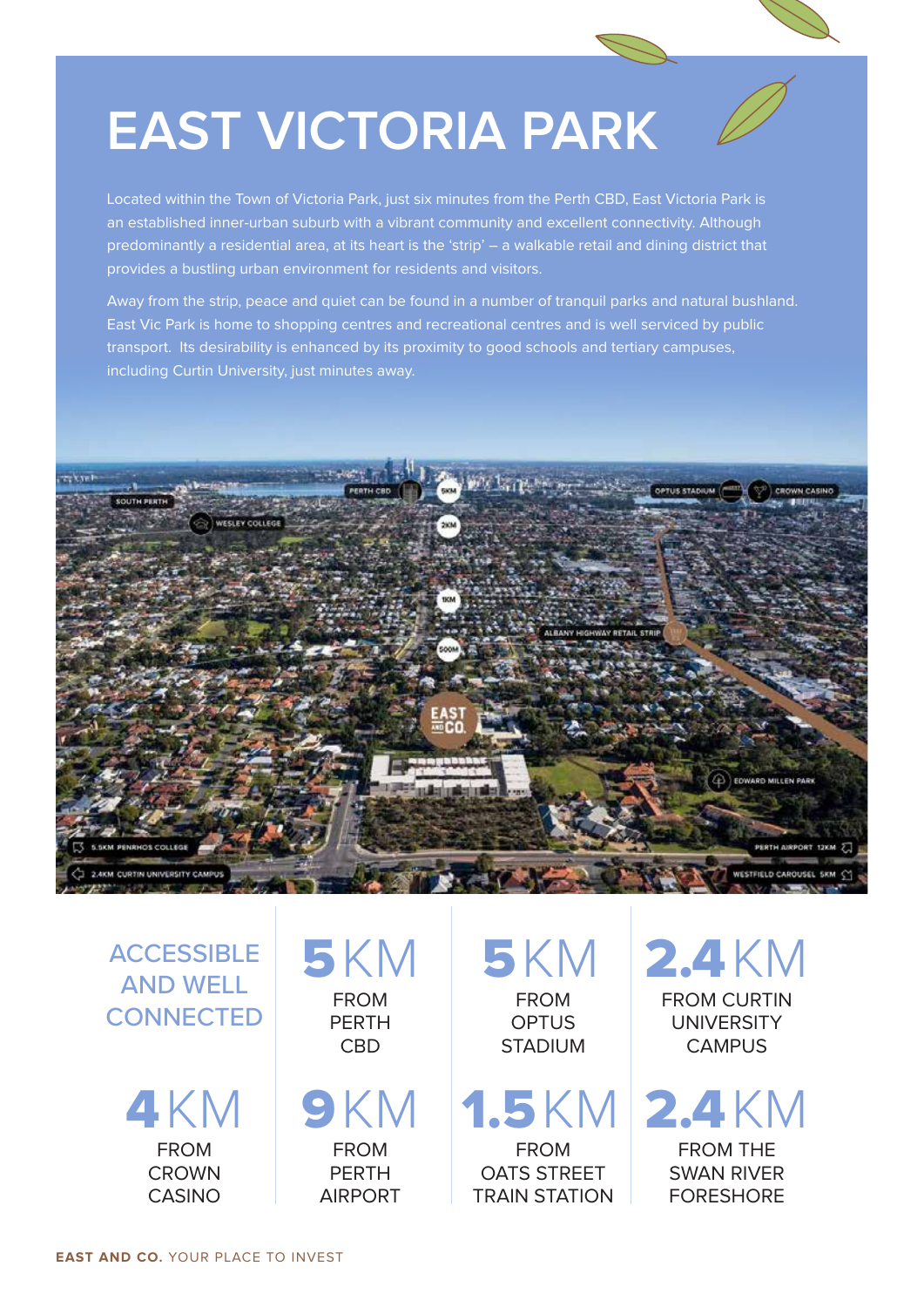## **KEY DEMOGRAPHICS**

East Victoria Park has a high proportion of working professionals, with the location and the amenities being key drivers. The suburb offers a good work/life balance, with recreational amenities, parklands, the river and city all easily accessible. Couples without children make up 45.4% of households, with 53% of residents aged 25-49. The proximity to good schools is also appealing, with 31.8% of households being families with children. Single houses make up over 65% of property types, although there is a growing trend for higher density living.

*Source: ABS Census 2016*



| <b>2016 CENSUS SUMMARY</b>        | <b>EAST VICTORIA PARK</b> | <b>PERTH</b> |
|-----------------------------------|---------------------------|--------------|
| Population - usually resident     | 10,071                    | 1,943,858    |
| Median age of residents (years)   | 33                        | 36           |
| Average household size (persons)  | 2.00                      | 3.00         |
| Number of occupied dwellings*     | 3,819                     | 690,280      |
| Number of unoccupied dwellings    | 457                       | 85,730       |
| Median weekly household income    | \$1,759                   | \$1,643      |
| Median monthly mortgage repayment | \$2,167                   | \$2,000      |
| Total private dwellings           | 4,276                     | 776,015      |
| Area (sqkm)                       | $\overline{4}$            | 6,416        |
|                                   |                           |              |

\* Excludes visitor only households





Group household (3.5%)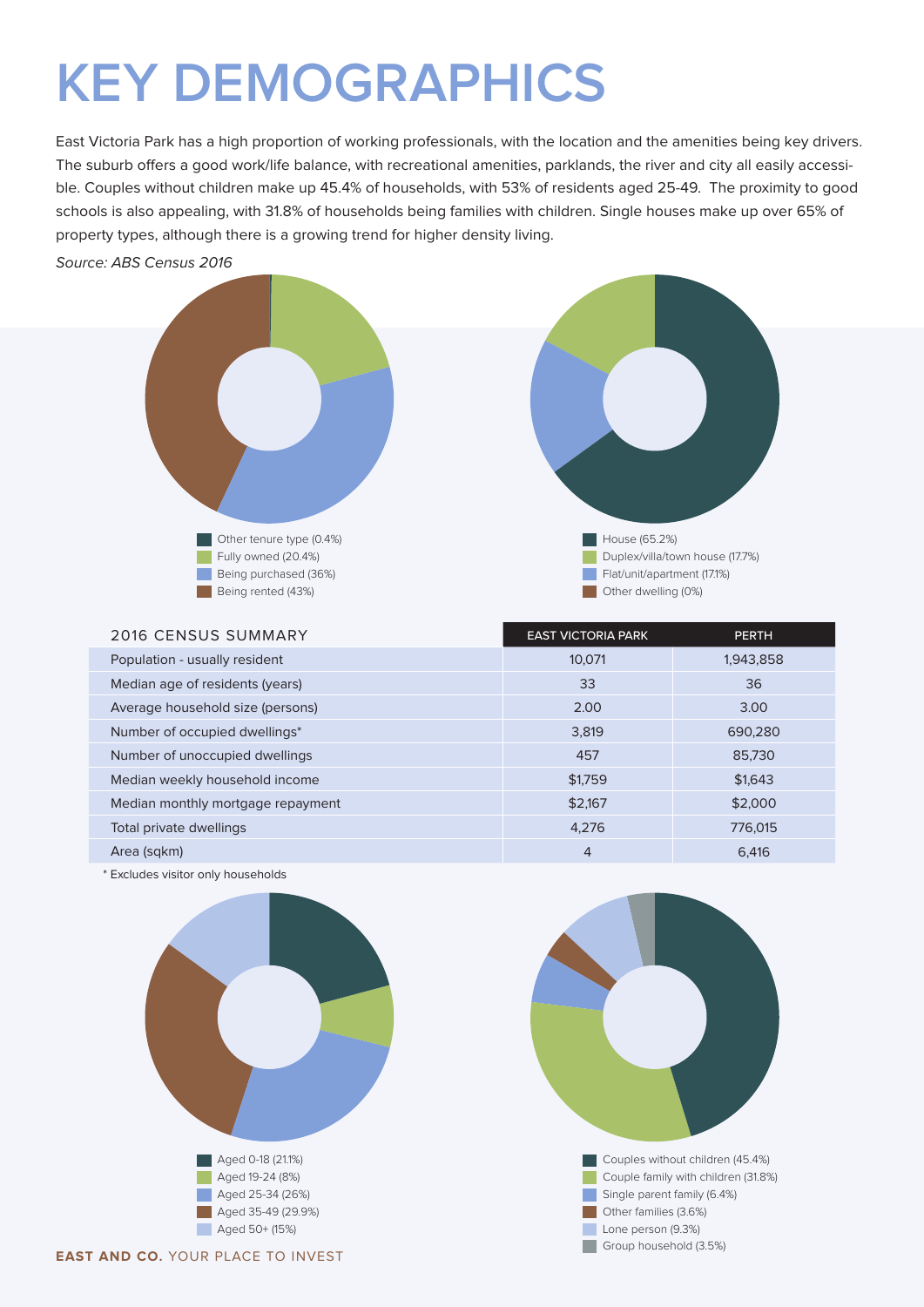## **KEY REASONS TO INVEST AT EAST AND CO.**



**5% - 6%**.